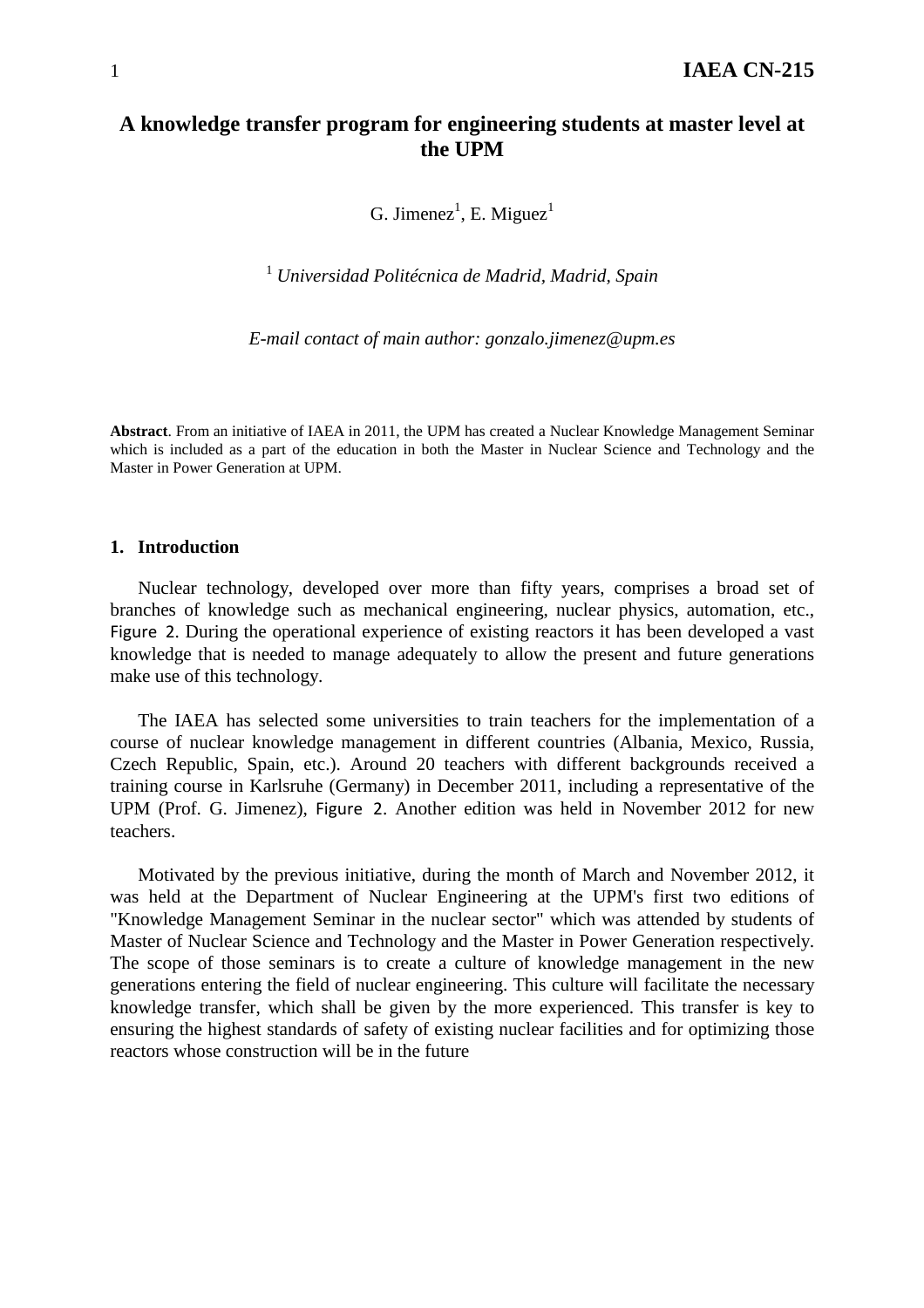

**Figure 1. Nuclear energy knowledge domains. Source: IAEA** 



**Figure 2. Picture of the IAEA Regional Workshop on KNOWLEDGE MANAGEMENT FOR NUCLEAR ENGINEERING COURSES in November 2011.** 

## **2. Implementation of the NKM education at UPM**

The scope of the initiative was to create a knowledge management culture in the new generations coming to the nuclear area. It will make easier the needed knowledge transfer with the experienced generations.

Therefore, it was decided to incorporate the education in NKM at Master level, in the Masters related with Nuclear Energy: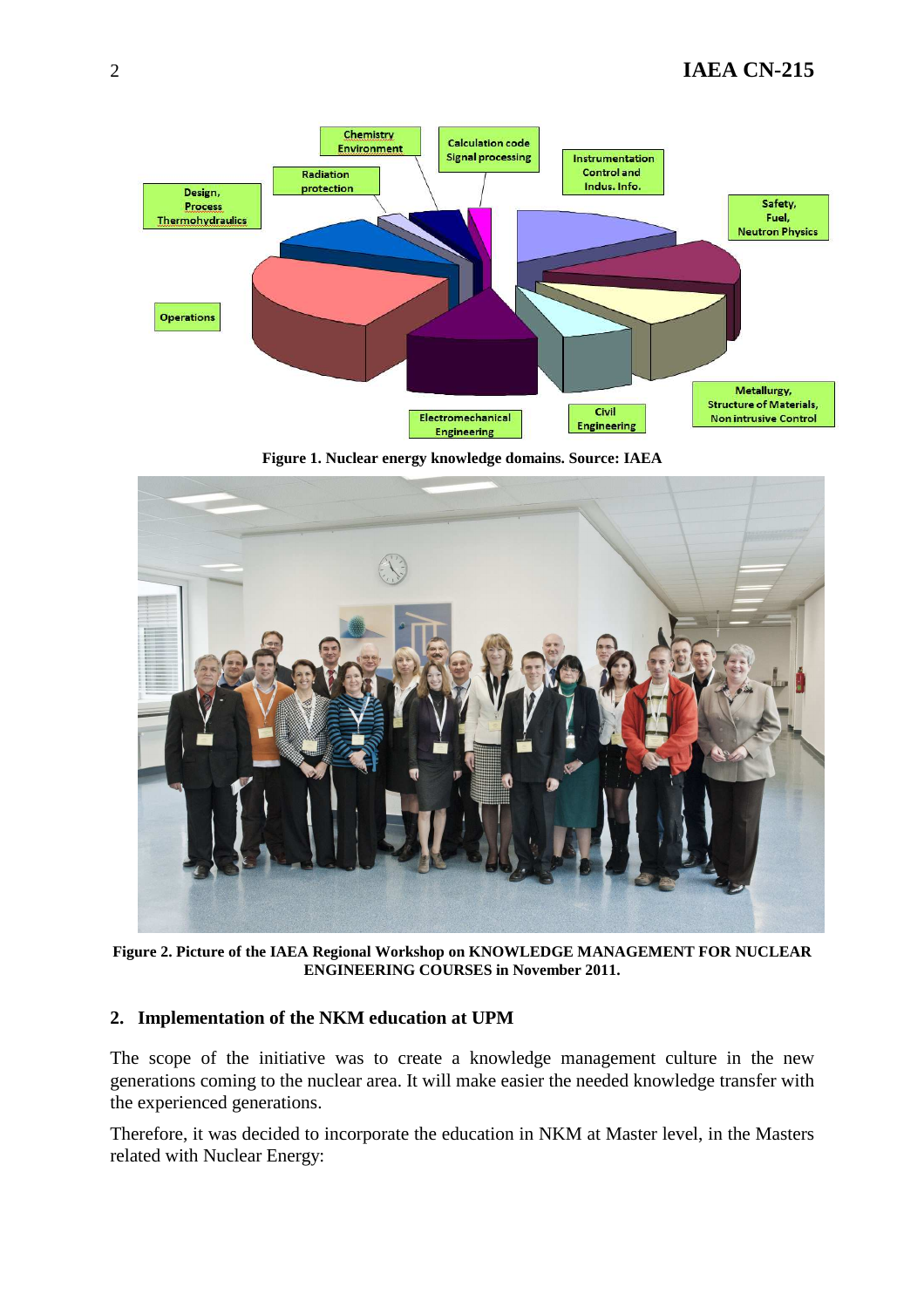- First "Nuclear Knowledge Management Seminar" (March 2012)
	- -> Master in Nuclear Science and Technology

Equivalent to 1 ECTS

15 students

• Second "Nuclear Knowledge Management Seminar" (October 2012 and November 2013)

-> Master in Power Generation

4 hour "hands-on-traning"

15 students

# **2.1. Method**

What has been transmitted to the Master students? Practical tools to improve the NKM in the day by day in their work in order to create a knowledge management culture.

How to adapt the NKM theory to the master students? The UPM has developed a KM theory called WOL theory (I have WOn the Lottery).

The nuclear area has a NKM problem caused by the senior generation retirement that is happening and it will be the case for the next years. It has been identified and measured in the Knowledge Retention metrics, for example. But, it has also another NKM problem: the younger generation of people change job more frequently than the older generations. The WOL theory takes into account this fact, proposing a new metrics for the un-projected cases, Figure 3.

**Knowledge Retention** 

#### **Attrition Risk Total Risk Position Risk**  $\overline{\mathsf{x}}$  $=$ **Factor Factor Factor NFW! Attrition Risk Factor --Attrition Risk Factor --Unprojected leaving dates will Projected retirement dates will** be estimated as a risk factor as be assigned a risk factor as follows: follows: 5 - Within 3 months 5 - Within 2 years 4 - Within 6 months 4 - Within 3 vears 3 - Within 2 years 3 - Within 4 years 2 - In the mid term (2-5 years) 2 - Within 5 years 1 - Within or greater than 5 1 - Within or greater than 6 years years

### **BY RETIREMENT**

## BY LEAVING THE CORPORATION

**Figure 3. Knowledge Retention proposed metrics from UPM-WOLT theory**